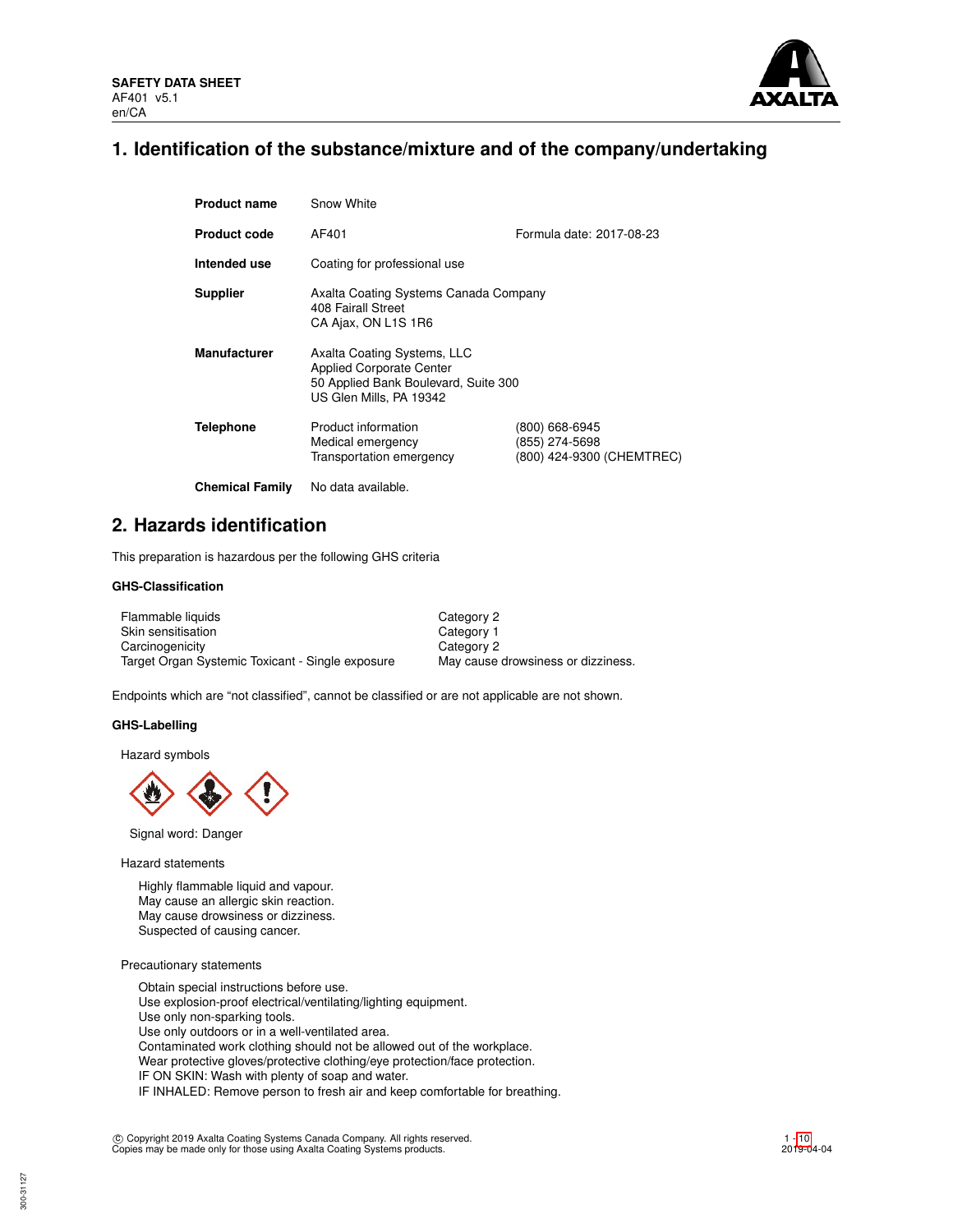

Specific treatment (see supplemental first aid instructions on this label). If skin irritation or rash occurs: Get medical advice/ attention. Wash contaminated clothing before reuse. Store in a well-ventilated place. Keep container tightly closed. Store locked up. Dispose of contents/container in accordance with local regulations. Keep away from heat, hot surfaces, sparks, open flames and other ignition sources. No smoking. Ground and bond container and receiving equipment. Take action to prevent static discharges. Avoid breathing dust/ fume/ gas/ mist/ vapours/ spray. IF ON SKIN (or hair): Take off immediately all contaminated clothing. Rinse skin with water or shower.

## **Other hazards which do not result in classification**

Intentional misuse by deliberately concentrating and inhaling the contents may be harmful or fatal.

**The following percentage of the mixture consists of ingredient(s) with unknown acute toxicity:** 0 %

## **3. Composition/information on ingredients**

Mixture of synthetic resins, pigments, and solvents

### **Components**

| CAS-No.    | Chemical name                                                          | Concentration |
|------------|------------------------------------------------------------------------|---------------|
| 13463-67-7 | Titanium dioxide                                                       | 32.4%         |
| 123-86-4   | Butyl acetate                                                          | $10 - 30\%$   |
| 110-43-0   | Methyl amyl ketone                                                     | $5 - 10%$     |
| 103-09-3   | 2-ethylhexyl acetate                                                   | $3 - 7%$      |
| 67-64-1    | Acetone                                                                | 1 - 5%        |
| 141-78-6   | Ethyl acetate                                                          | 1 - 5%        |
| 41556-26-7 | Bis(1,2,2,6,6-pentamethyl-4-piperidinyl)<br>seba-<br>cate              | $0.1 - 1.0\%$ |
| 82919-37-7 | Decanedioic acid, methyl 1,2,2,6,6-pentamethyl-<br>4-piperidinyl ester | $0.1 - 1.0\%$ |
| 1445-45-0  | Trimethyl orthoacetate                                                 | $0.1 - 1.0\%$ |

Actual concentration ranges withheld as a trade secret. Non-regulated ingredients 30 - 40%

## **4. First aid measures**

#### **Eye contact**

Remove contact lenses. Irrigate copiously with clean, fresh water for at least 15 minutes, holding the eyelids apart. Seek medical advice.

### **Skin contact**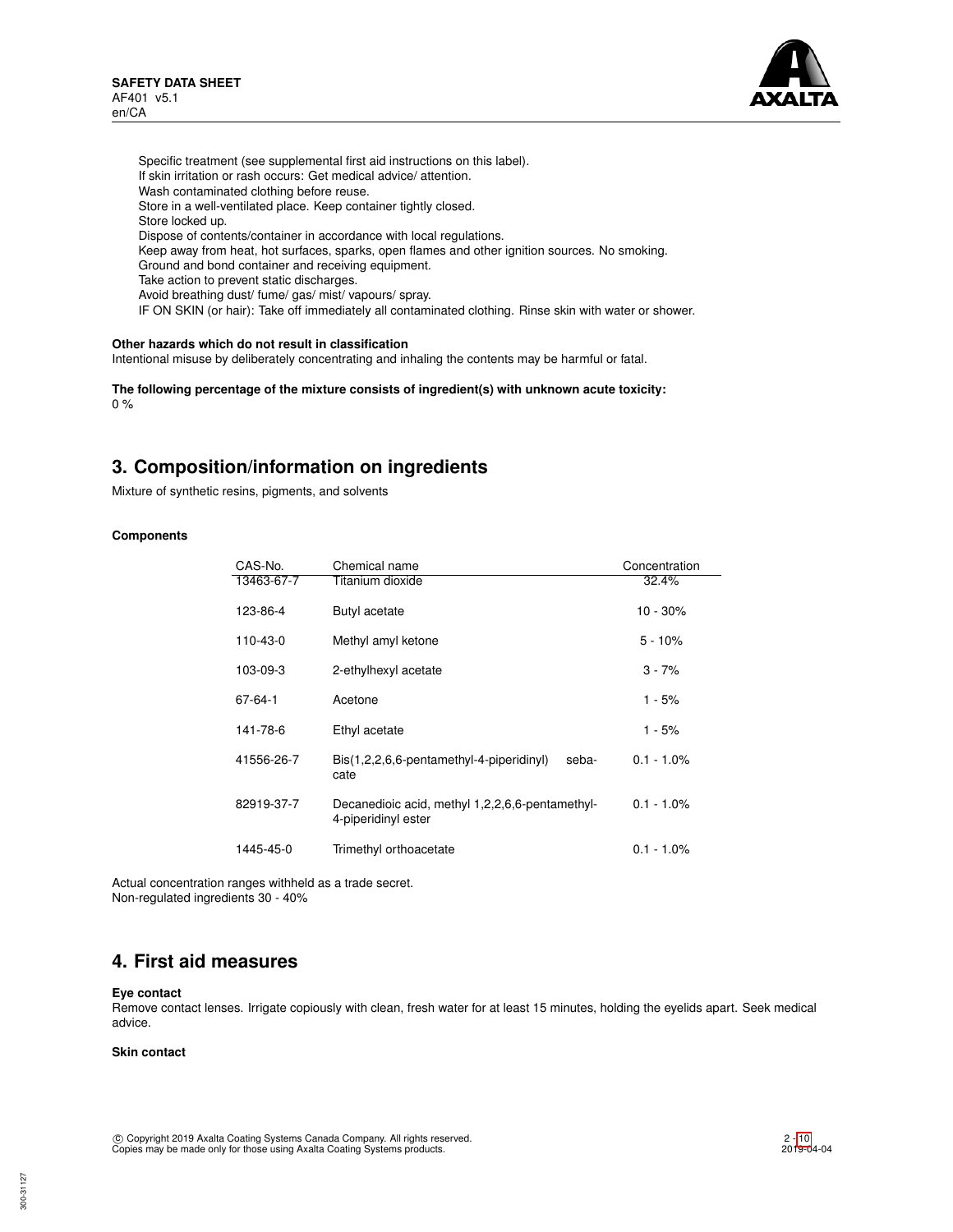

Do NOT use solvents or thinners. Take off all contaminated clothing immediately. Wash skin thoroughly with soap and water or use recognized skin cleanser. If skin irritation persists, call a physician.

#### **Inhalation**

Avoid inhalation of vapour or mist. Move to fresh air in case of accidental inhalation of vapours. If breathing is irregular or stopped, administer artificial respiration. If unconscious place in recovery position and seek medical advice. If symptoms persist, call a physician.

#### **Ingestion**

If swallowed, seek medical advice immediately and show this safety data sheet (SDS) or product label. Do NOT induce vomiting. Keep at rest.

#### **Most Important Symptoms/effects, acute and delayed**

#### **Inhalation**

May cause nose and throat irritation. May cause nervous system depression characterized by the following progressive steps: headache, dizziness, nausea, staggering gait, confusion, unconsciousness. Reports have associated repeated and prolonged overexposure to solvents with permanent brain and nervous system damage. If this product mixed with an isocyanate activator/hardener (see SDS for the activator), the following health effects may apply: Exposure to isocyanates may cause respiratory sensitization. This effect may be permanent. Symptoms include an asthma-like reaction with shortness of breath, wheezing, cough or permanent lung sensitization. This effect may be delayed for several hours after exposure. Repeated overexposure to isocyanates may cause a decrease in lung function, which may be permanent. Individuals with lung or breathing problems or prior reactions to isocyanates must not be exposed to vapors or spray mist of this product.

#### **Ingestion**

May result in gastrointestinal distress.

#### **Skin or eye contact**

May cause irritation or burning of the eyes. Repeated or prolonged liquid contact may cause skin irritation with discomfort and dermatitis. If this product is mixed with an isocyanate, skin contact may cause sensitization.

#### **Indication of Immediate medical attention and special treatment needed if necessary**

No data available on the product. See section 3 and 11 for hazardous ingredients found in the product.

## **5. Firefighting measures**

#### **Suitable extinguishing media**

Universal aqueous film-forming foam, Carbon dioxide (CO2), Dry chemical

### **Extinguishing media which shall not be used for safety reasons**

High volume water jet

## **Hazardous combustion products**

CO, CO2, smoke, and oxides of any heavy metals that are reported in "Composition, Information on Ingredients" section.

#### **Fire and Explosion Hazards**

Flammable liquid. Vapor/air mixture will burn when an ignition source is present.

#### **Special Protective Equipment and Fire Fighting Procedures**

Full protective flameproof clothing should be worn as appropriate. Wear self-contained breathing apparatus for firefighting if necessary. In the event of fire, cool tanks with water spray. Do not allow run-off from fire fighting to enter public sewer systems or public waterways.

## **6. Accidental release measures**

#### **Procedures for cleaning up spills or leaks**

Ventilate area. Remove sources of ignition. Prevent skin and eye contact and breathing of vapor. If the material contains, or is mixed with an isocyanate activator/hardener: Wear a positive-pressure, supplied-air respirator (NIOSH approved TC-19C), eye protection, gloves and protective clothing. Pour liquid decontamination solution over the spill and allow to sit at least 10 minutes. Typical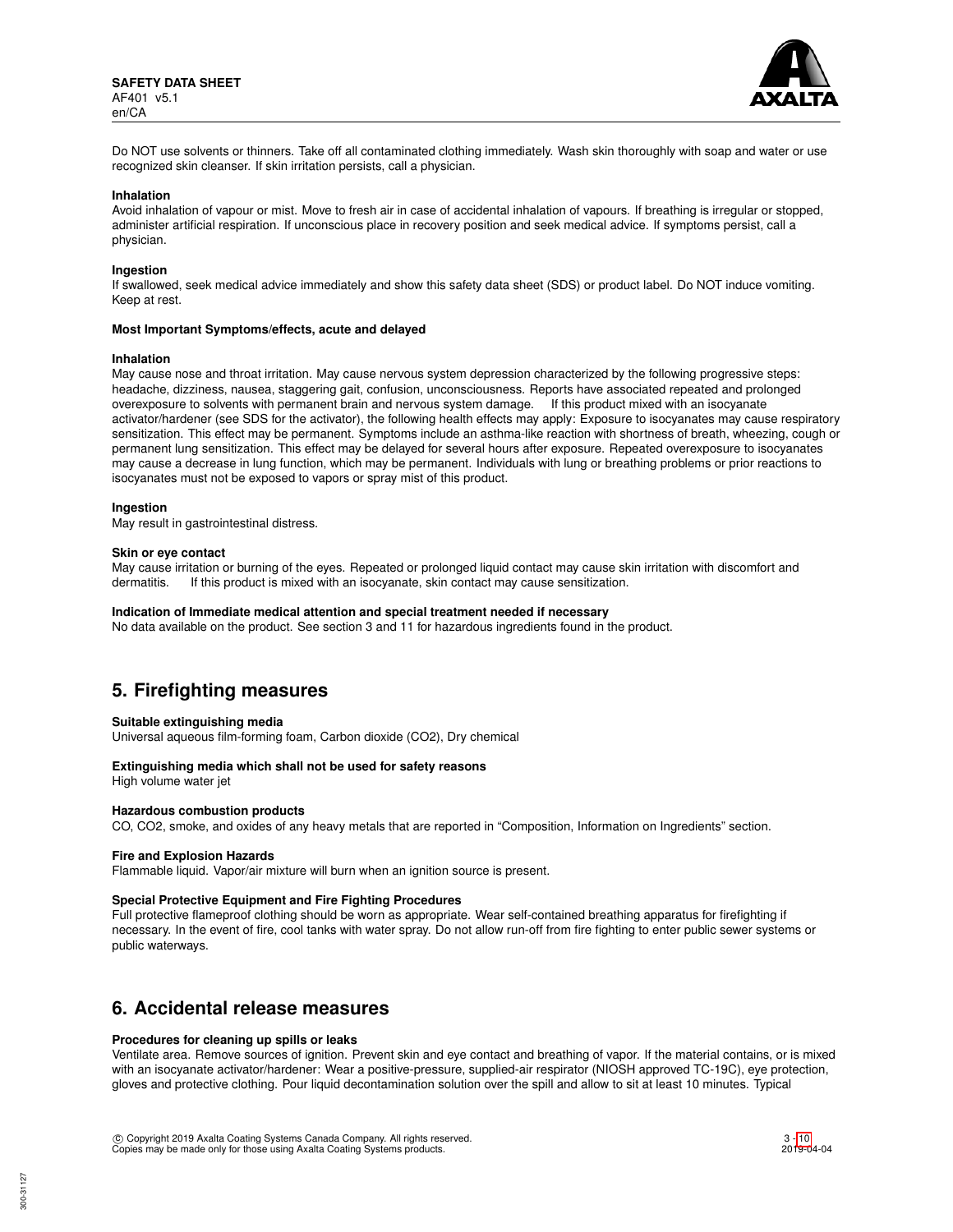

decontamination solutions for isocyanate containing materials are: 20% Surfactant (Tergitol TMN 10) and 80% Water OR 0 -10% Ammonia, 2-5% Detergent and Water (balance) Pressure can be generated. Do not seal waste containers for 48 hours to allow C02 to vent. After 48 hours, material may be sealed and disposed of properly. If material does not contain or is not mixed with an isocyanate activator/hardener: Wear a properly fitted air-purifying respirator with organic vapor cartridges (NIOSH approved TC-23C), eye protection, gloves and protective clothing. Confine, remove with inert absorbent, and dispose of properly.

#### **Environmental precautions**

Do not let product enter drains. Notify the respective authorities in accordance with local law in the case of contamination of rivers, lakes or waste water systems.

## **7. Handling and storage**

### **Precautions for safe handling**

Observe label precautions. Keep away from heat, sparks, flame, static discharge and other sources of ignition. VAPORS MAY CAUSE FLASH FIRE. Close container after each use. Ground containers when pouring. Do not transfer contents to bottles or unlabeled containers. Wash thoroughly after handling and before eating or smoking. Do not store above 49 °C (120 °F). If material is a coating: do not sand, flame cut, braze or weld dry coating without a NIOSH approved air purifying respirator with particulate filters or appropriate ventilation , and gloves. Combustible dust clouds may be created where operations produce fine material (dust). Avoid formation of significant deposits of material as they may become airborne and form combustible dust clouds. Build up of fine material should be cleaned using gentle sweeping or vacuuming in accordance with best practices. Cleaning methods (e.g. compressed air) which can generate potentially combustible dust clouds should not be used.

## **Advice on protection against fire and explosion**

Solvent vapours are heavier than air and may spread along floors. Vapors may form explosive mixtures with air and will burn when an ignition source is present. Always keep in containers of same material as the original one. Never use pressure to empty container: container is not a pressure vessel. The accumulation of contaminated rags may result in spontaneous combustion. Good housekeeping standards and regular safe removal of waste materials will minimize the risks of spontaneous combustion and other fire hazards.

#### **Storage**

#### **Requirements for storage areas and containers**

Observe label precautions. Store in a dry, well ventilated place away from sources of heat, ignition and direct sunlight. No smoking. Prevent unauthorized access. Containers which are opened must be carefully resealed and kept upright to prevent leakage.

#### **Advice on common storage**

Store separately from oxidizing agents and strongly alkaline and strongly acidic materials.

## **8. Exposure controls/personal protection**

## **Engineering controls and work practices**

Provide adequate ventilation.This should be achieved by a good general extraction and -if practically feasible- by the use of a local exhaust ventilation.If these are not sufficient to maintain concentrations of particulates and solvent vapour below the OEL, suitable respiratory protection must be worn.

#### **National occupational exposure limits**

| CAS-No.    | Chemical name      | Source Time                             | Type                             | Value                             | Note              |
|------------|--------------------|-----------------------------------------|----------------------------------|-----------------------------------|-------------------|
| 13463-67-7 | Titanium dioxide   | OSHA 8 hr                               | <b>TWA</b>                       | $15 \,\mathrm{mq/m}$ 3            | <b>Total Dust</b> |
| 123-86-4   | Butyl acetate      | ACGIH 15 min<br>ACGIH 8 hr<br>OSHA 8 hr | STEL<br><b>TWA</b><br><b>TWA</b> | 200 ppm<br>$150$ ppm<br>$150$ ppm |                   |
| 110-43-0   | Methyl amyl ketone | ACGIH 8 hr<br>OSHA 8 hr                 | <b>TWA</b><br><b>TWA</b>         | 50 ppm<br>$100$ ppm               |                   |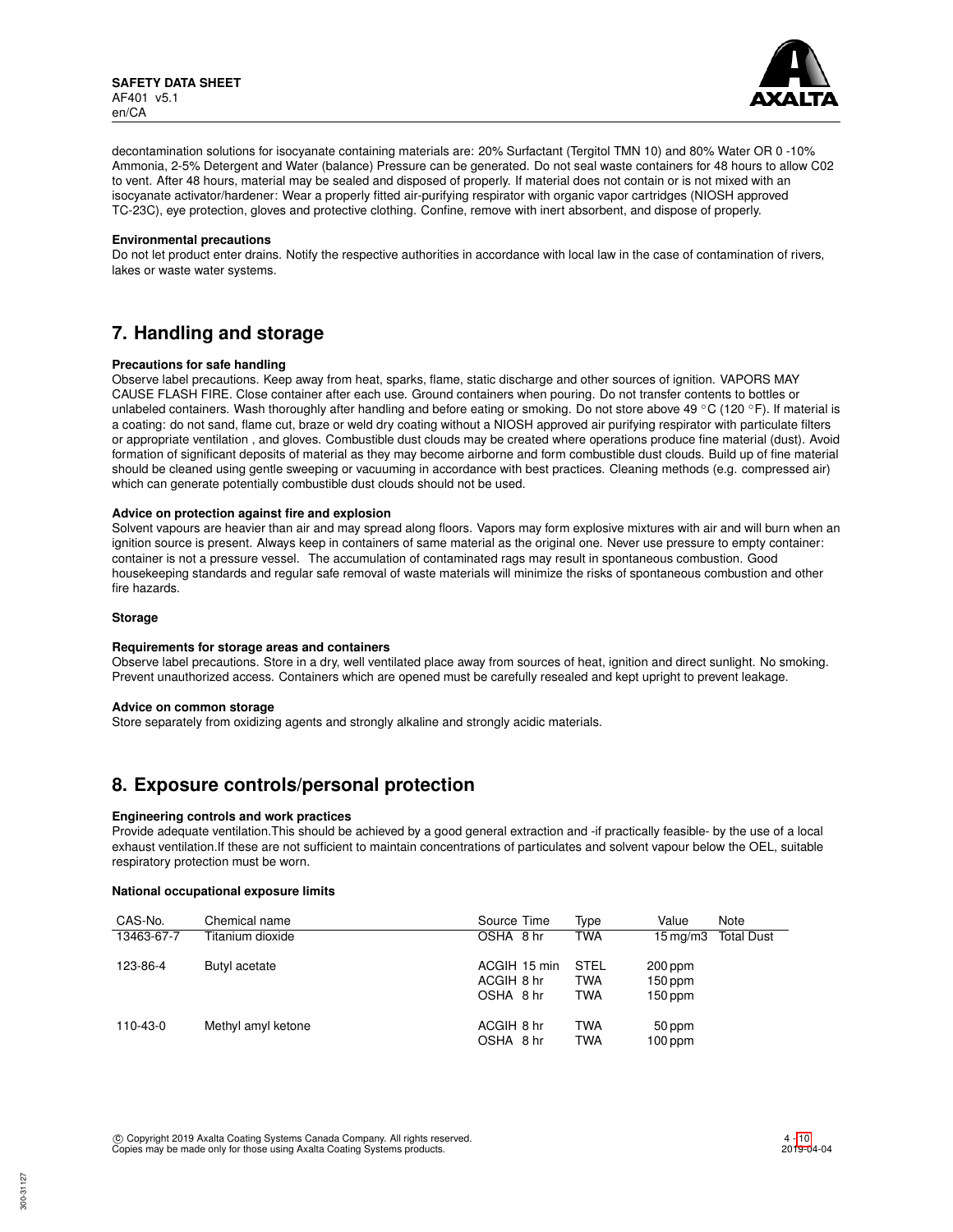**SAFETY DATA SHEET** AF401 v5.1 en/CA



| CAS-No.  | Chemical name | Source Time                             | Tvpe                             | Value                               | Note |
|----------|---------------|-----------------------------------------|----------------------------------|-------------------------------------|------|
| 67-64-1  | Acetone       | ACGIH 15 min<br>ACGIH 8 hr<br>OSHA 8 hr | <b>STEL</b><br>TWA<br><b>TWA</b> | 750 ppm<br>$500$ ppm<br>$1,000$ ppm |      |
| 141-78-6 | Ethyl acetate | ACGIH 8 hr<br>OSHA 8 hr                 | TWA<br>TWA                       | $400$ ppm<br>$400$ ppm              |      |

## **Glossary**

CEIL Ceiling exposure limit

STEL Short term exposure limit

TWA Time weighted average

TWAE Time-Weighted Average

#### **Protective equipment**

Personal protective equipment should be worn to prevent contact with eyes, skin or clothing.

### **Respiratory protection**

Do not breathe vapors or mists. When this product is used with an isocyanate activator/hardener, wear a positive-pressure, supplied-air respirator (NIOSH approved TC-19C) while mixing activator/hardener with paint, during application and until all vapors and spray mist are exhausted. If product is used without isocyanate activator/hardener, a properly fitted air-purifying respirator with organic vapor cartridges (NIOSH TC-23C) and particulate filter (NIOSH TC-84A) may be used. Follow respirator manufacturer's directions for respirator use. Do not permit anyone without protection in the painting area. Refer to the hardener/activator label instructions and SDS for further information. Individuals with history of lung or breathing problems or prior reaction to isocyanates should not use or be exposed to this product if mixed with isocyanate activators/hardeners.

#### **Eye protection**

Desirable in all industrial situations. Goggles are preferred to prevent eye irritation. If safety glasses are substituted, include splash guard or side shields.

## **Skin and body protection**

Neoprene gloves and coveralls are recommended.

#### **Hygiene measures**

Wash skin thoroughly with soap and water or use recognized skin cleanser. Do NOT use solvents or thinners.

#### **Environmental exposure controls**

Do not let product enter drains.

## **9. Physical and chemical properties**

#### **Appearance**

**Form:** liquid **Colour:** white

| 7 ° C                                                                                       |
|---------------------------------------------------------------------------------------------|
| 0.7%<br>8.1%<br>Slower than Ether<br>13.7 hPa<br>moderate<br>4<br>$125\,^{\circ}\mathrm{C}$ |
| $-93 - 1843 °C$<br>10.85<br>1.30<br>55.56%                                                  |
|                                                                                             |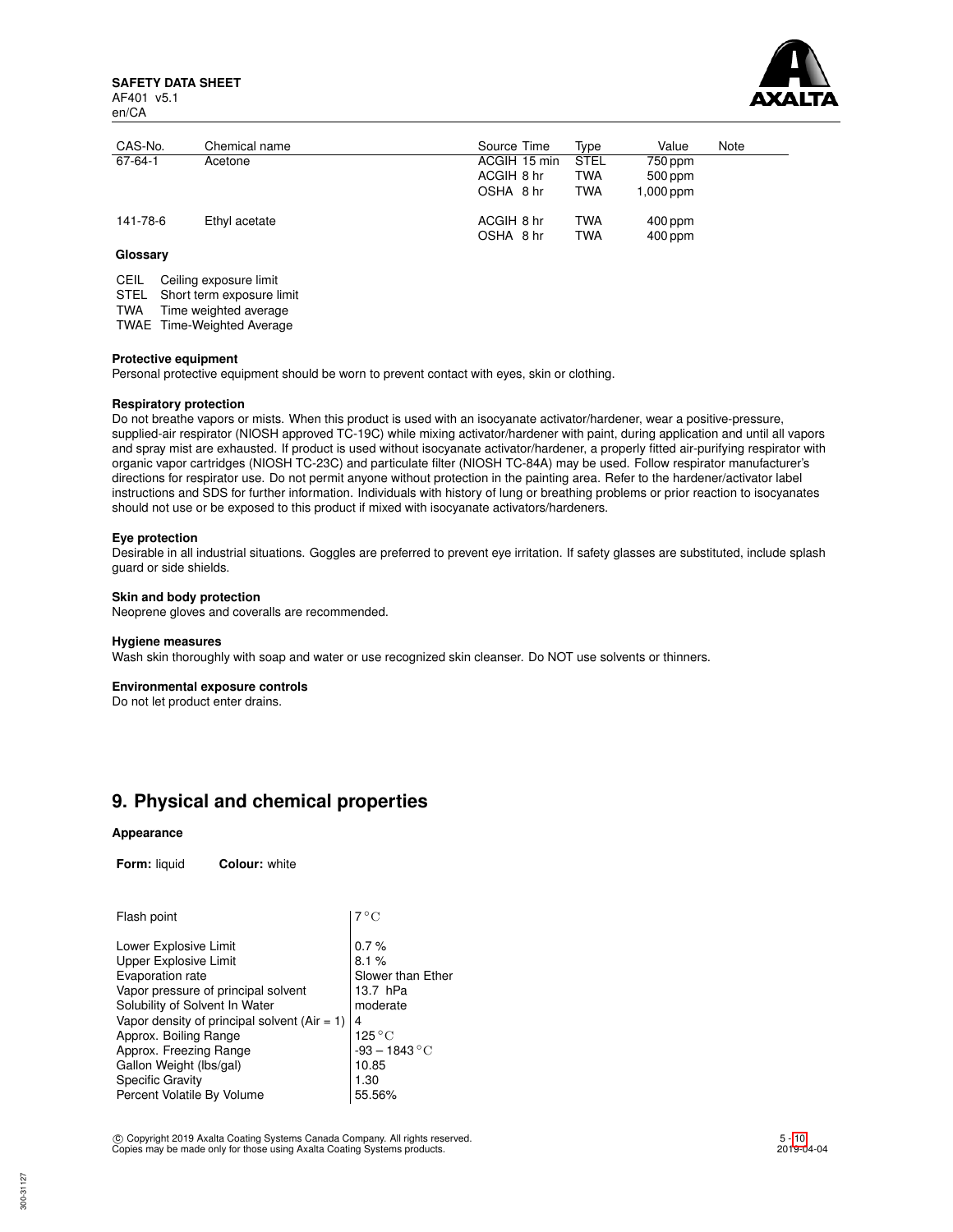

Percent Volatile By Weight | 36.51% Percent Solids By Volume 44.44%<br>Percent Solids By Weight 63.49% Percent Solids By Weight 63.49%<br>
pH (waterborne systems only) Not applicable pH (waterborne systems only) Partition coefficient: n-octanol/water | No data available Ignition temperature 268 °C DIN 51794 Decomposition temperature Not applicable.<br>Viscosity (23 °C) Not applicable. Viscosity (23 °C) Not applicable. ISO 2431-1993

# **10. Stability and reactivity**

## **Stability**

Stable

## **Conditions to avoid**

Stable under recommended storage and handling conditions (see section 7).

### **Materials to avoid**

None reasonably foreseeable.

### **Hazardous decomposition products**

When exposed to high temperatures may produce hazardous decomposition products such as carbon monoxide and dioxide, smoke, oxides of nitrogen.

#### **Hazardous Polymerization**

Will not occur.

## **Sensitivity to Static Discharge**

Solvent vapors in air may explode if static grounding and bonding is not used during transfer of this product.

## **Sensitivity to Mechanical Impact**

None known.

## **11. Toxicological information**

## **Information on likely routes of exposure**

#### **Inhalation**

May cause nose and throat irritation. May cause nervous system depression characterized by the following progressive steps: headache, dizziness, nausea, staggering gait, confusion, unconsciousness. Reports have associated repeated and prolonged overexposure to solvents with permanent brain and nervous system damage. If this product mixed with an isocyanate activator/hardener (see SDS for the activator), the following health effects may apply: Exposure to isocyanates may cause respiratory sensitization. This effect may be permanent. Symptoms include an asthma-like reaction with shortness of breath, wheezing, cough or permanent lung sensitization. This effect may be delayed for several hours after exposure. Repeated overexposure to isocyanates may cause a decrease in lung function, which may be permanent. Individuals with lung or breathing problems or prior reactions to isocyanates must not be exposed to vapors or spray mist of this product.

### **Ingestion**

May result in gastrointestinal distress.

#### **Skin or eye contact**

May cause irritation or burning of the eyes. Repeated or prolonged liquid contact may cause skin irritation with discomfort and dermatitis.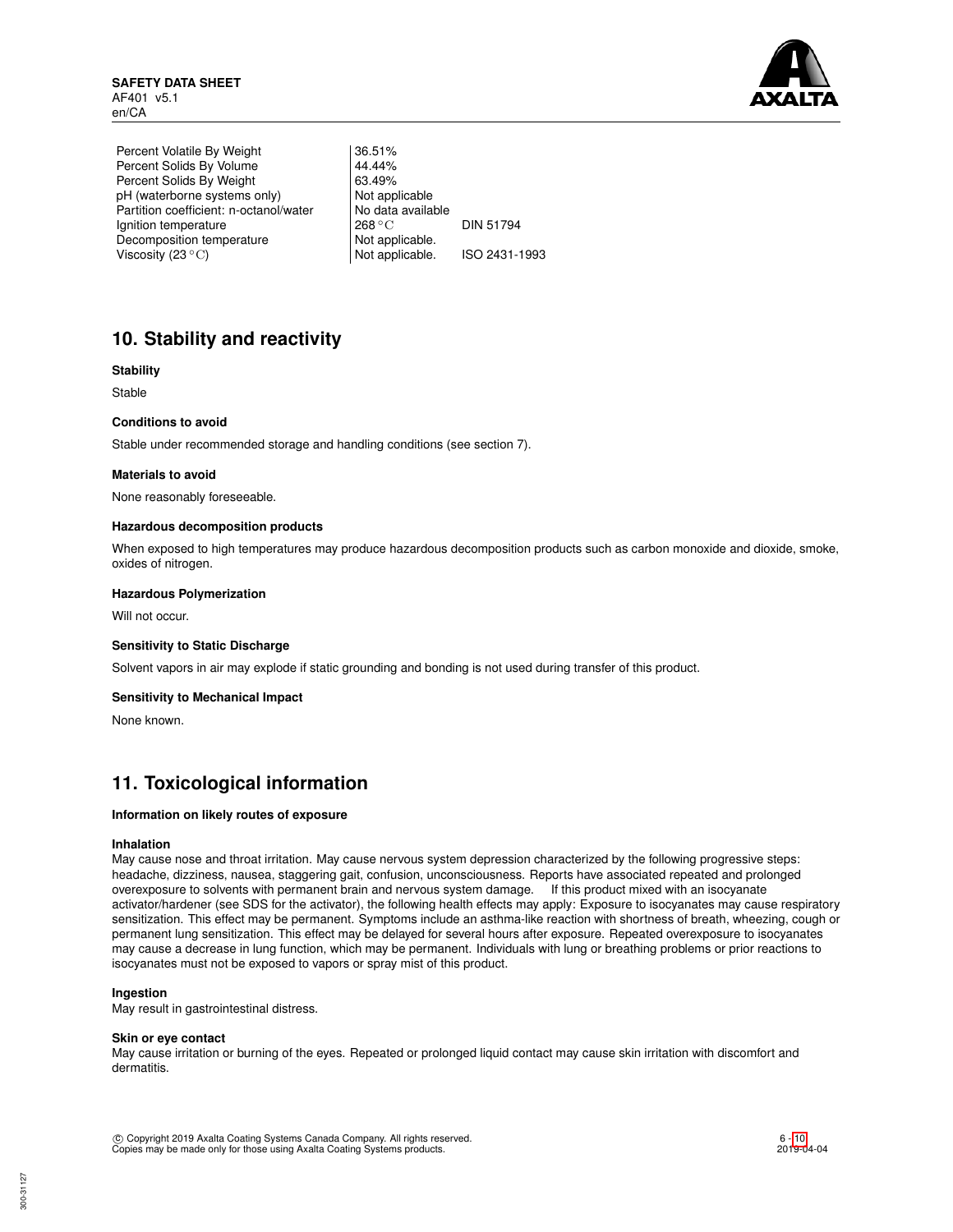

#### **Delayed and immediate effects and also chronic effects from short and long term exposure:**

**Acute oral toxicity** not hazardous

#### **Acute dermal toxicity** not hazardous

## **Acute inhalation toxicity**

not hazardous

% of unknown composition: 0 %

#### **Skin corrosion/irritation** Not classified according to GHS criteria

**Serious eye damage/eye irritation** Not classified according to GHS criteria

## **Respiratory sensitisation**

Not classified according to GHS criteria

## **Skin sensitisation**

| Bis(1,2,2,6,6-pentamethyl-4-piperidinyl) sebacate                             | Category 1A |
|-------------------------------------------------------------------------------|-------------|
| Decanedioic acid, methyl 1,2,2,6,6-pentamethyl-4-piperidinyl ester Category 1 |             |
| Trimethyl orthoacetate                                                        | Category 1  |

### **Germ cell mutagenicity**

Not classified according to GHS criteria

### **Carcinogenicity**

Titanium dioxide Category 2

**Toxicity for reproduction** Not classified according to GHS criteria

## **Target Organ Systemic Toxicant - Single exposure**

- **Inhalation**
	- **Narcotic effects** Methyl amyl ketone, Ethyl acetate

## **Target Organ Systemic Toxicant - Repeated exposure**

Not classified according to GHS criteria

#### **Aspiration toxicity**

Not classified according to GHS criteria

## **Numerical measures of toxicity (acute toxicity estimation (ATE),etc. )**

No information available.

## **Symptoms related to the physical, chemical and toxicological characteristics**

Exposure to component solvents vapours concentration in excess of the stated occupational exposure limit may result in adverse health effect such as mucous membrane and respiratory system irritation and adverse effect on kidney, liver and central nervous system. Symptoms and signs include headache, dizziness, fatigue, muscular weakness, drowsiness and in extreme cases, loss of consciousness. Through skin resorbtion, solvents can cause some of the effects described here. Repeated or prolonged contact with the preparation may cause removal of natural fat from the skin resulting in non-allergic contact dermatitis and absorption through the skin. The liquid splashed in the eyes may cause irritation and reversible damage.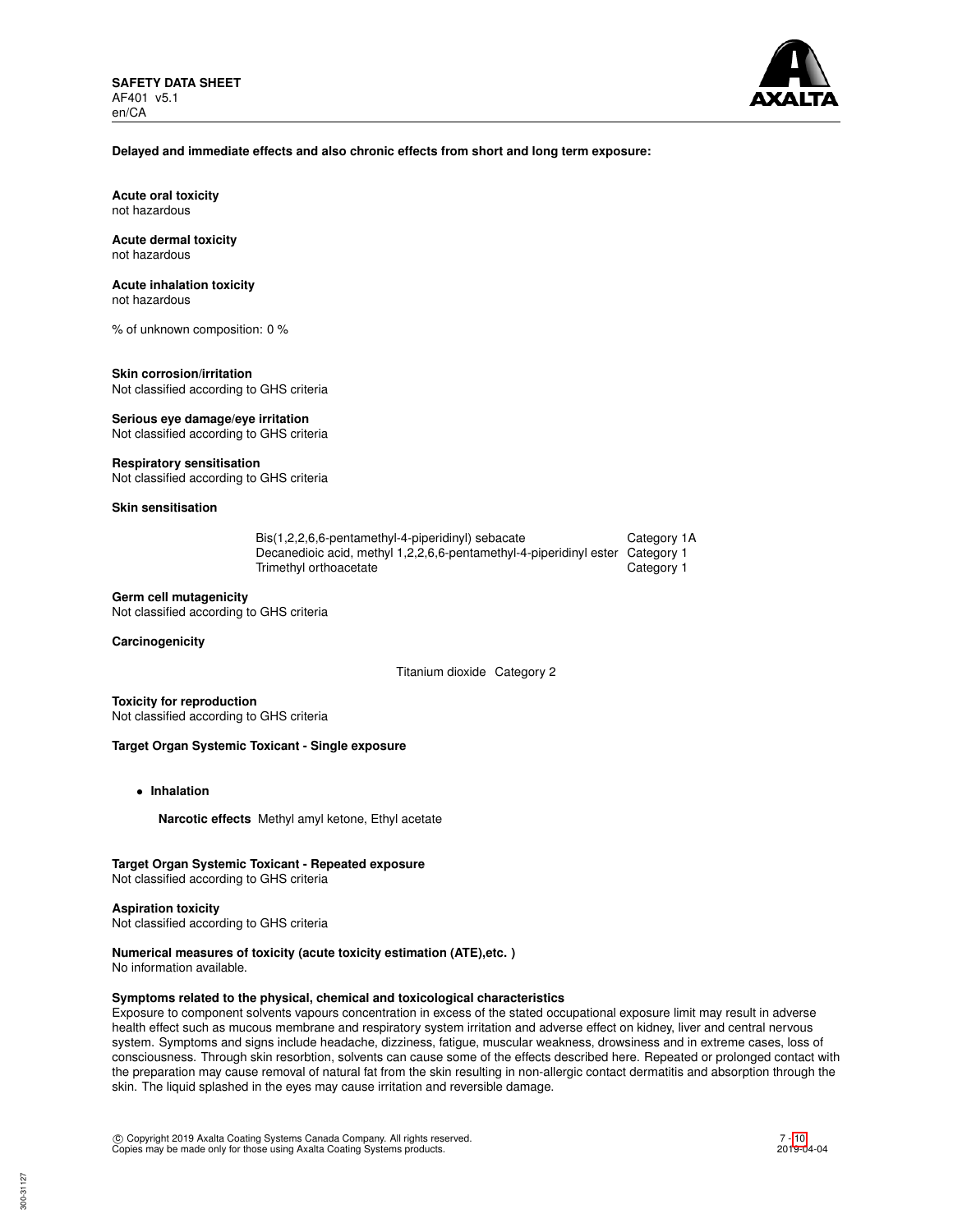

# **12. Ecological information**

There are no data available on the product itself. The product should not be allowed to enter drains or watercourses.

## **13. Disposal considerations**

### **Provincial Waste Classification**

Check appropriate provincial and local waste disposal regulations for proper classifications.

### **Waste Disposal Method**

Do not allow material to contaminate ground water systems. Incinerate or otherwise dispose of waste material in accordance with Federal, State, Provincial, and local requirements. Do not incinerate in closed containers.

## **14. Transport information**

**International transport regulations**

| IMDG (Sea transport)<br>UN number:<br>Proper shipping name:      | 1263<br>PAINT   |
|------------------------------------------------------------------|-----------------|
| Hazard Class:                                                    | 3               |
| Subsidiary Hazard Class:                                         | Not applicable. |
| Packing group:                                                   | н               |
| Marine Pollutant:                                                | no              |
| ICAO/IATA (Air transport)<br>UN number:<br>Proper shipping name: | 1263<br>PAINT   |
| Hazard Class:                                                    | 3               |
| Subsidiary Hazard Class:                                         | Not applicable. |
| Packing group:                                                   | н               |
| TDG<br>UN number:<br>Proper shipping name:                       | 1263<br>PAINT   |
| Hazard Class:                                                    | 3               |
| Subsidiary Hazard Class:                                         | Not applicable. |
| Packing group:                                                   | н               |

#### **Matters needing attention for transportation**

Confirm that there is no breakage, corrosion, or leakage from the container before shipping. Be sure to prevent damage to cargo by loading so as to avoid falling, dropping, or collapse. Ship in appropriate containers with denotation of the content in accordance with the relevant statutes and rules.

## **15. Regulatory information**

### **TSCA Status**

In compliance with TSCA Inventory requirements for commercial purposes.

## **DSL Status**

All components of the mixture are listed on the DSL.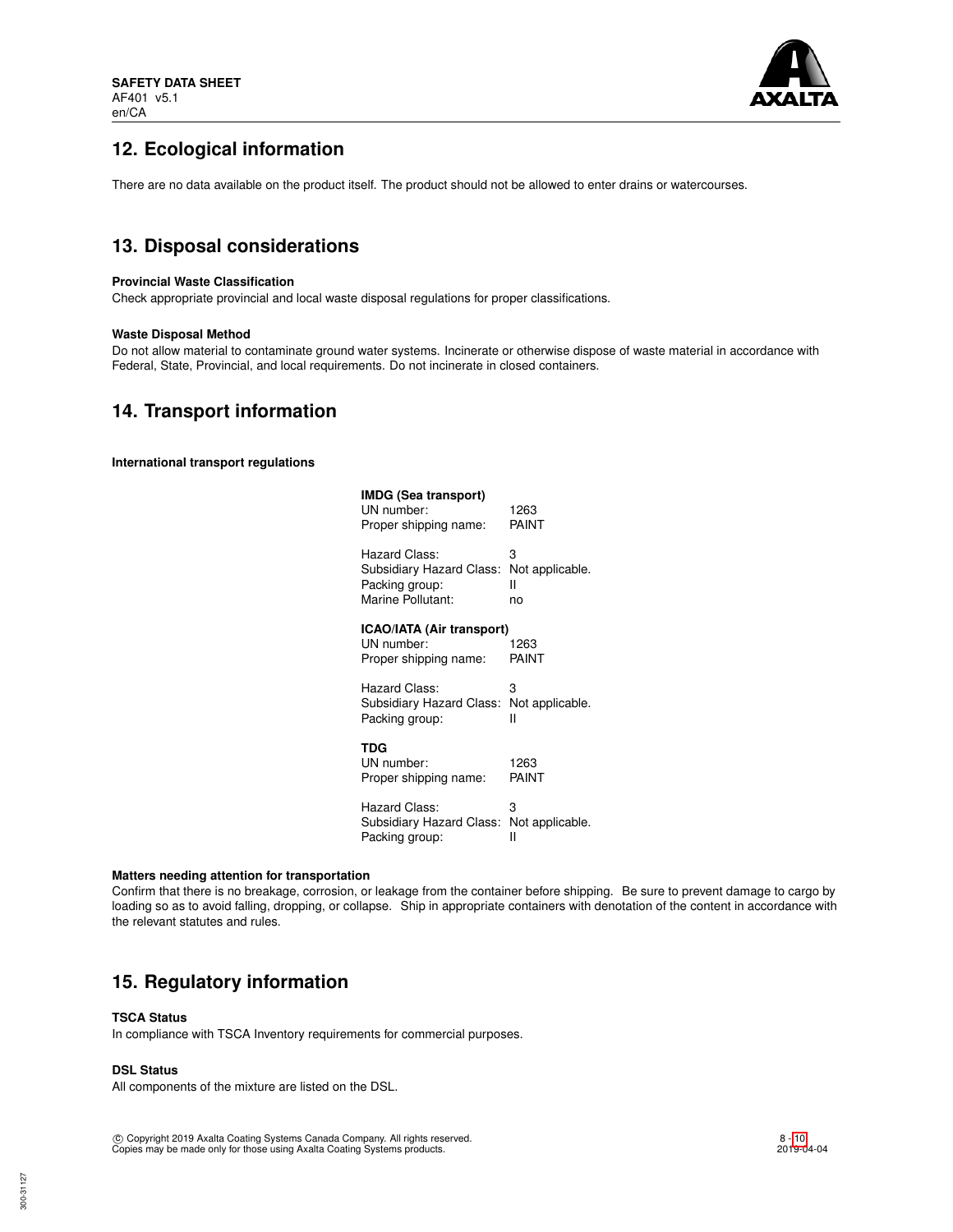

## **Photochemical Reactivity**

Non-photochemically reactive

## **Regulatory information**

|            |                                     |     |                |           | <b>EPCRA</b> |     | CERCLA    | CAA |
|------------|-------------------------------------|-----|----------------|-----------|--------------|-----|-----------|-----|
| CAS#       | Ingredient                          | 302 | <b>TPQ</b>     | RQ.       | 311/312      | 313 | RQ(lbs)   | HAP |
|            | 13463-67-7 Titanium dioxide         | N   | ΝR             | <b>NR</b> | А            | N   | ΝR        | N   |
|            | 123-86-4 Butyl acetate              | N   | <b>NR</b>      | <b>NR</b> | A.C.F        | N   | <b>NR</b> | N   |
|            | 110-43-0 Methyl amyl ketone         | N   | <b>NR</b>      | <b>NR</b> | A,C,F        | N   | <b>NR</b> | N   |
|            | 103-09-3 2-ethylhexyl acetate       | N   | <b>NR</b>      | <b>NR</b> | A,F          | N   | <b>NR</b> | N   |
| 67-64-1    | Acetone                             | Ν   | N <sub>R</sub> | <b>NR</b> | A,C,F        | N   | 5.000     | N   |
| 141-78-6   | Ethyl acetate                       | N   | N <sub>R</sub> | <b>NR</b> | C.F          | N   | <b>NR</b> | N   |
| 41556-26-7 | $Dis(1,2,2,6,6$ -pentamethyl-       | Ν   | <b>NR</b>      | <b>NR</b> | A,F          | N   | <b>NR</b> | N   |
|            | 4-piperidinyl) sebacate             |     |                |           |              |     |           |     |
|            | 82919-37-7 Decanedioic acid, methyl | N   | <b>NR</b>      | <b>NR</b> | N            | N   | ΝR        | N   |
|            | $1,2,2,6,6$ -pentamethyl-4-         |     |                |           |              |     |           |     |
|            | piperidinyl ester                   |     |                |           |              |     |           |     |
| 1445-45-0  | Trimethyl orthoacetate              | N   | ΝR             | <b>NR</b> | NA           | N   | ΝR        | N   |
|            |                                     |     |                |           |              |     |           |     |

## **Key:**

| <b>EPCRA</b>                                             | Emergency Planning and Community Right-to-know Act (aka Title III, SARA)                                                                                                                                                                       |                    |  |
|----------------------------------------------------------|------------------------------------------------------------------------------------------------------------------------------------------------------------------------------------------------------------------------------------------------|--------------------|--|
| 302                                                      | Extremely hazardous substances                                                                                                                                                                                                                 |                    |  |
| $311/312$ Categories $F =$ Fire Hazard                   | $R =$ Reactivity Hazard $C =$ Chronic Hazard<br>P = Pressure Related Hazard                                                                                                                                                                    | $A = Acute$ Hazard |  |
| 313 Information                                          | Section 313 Supplier Notification - The chemicals listed above with<br>a 'Y' in the 313 column are subject to reporting requirements of<br>Section 313 of the Emergency Planning and Community<br>Right-to-Know act of 1986 and of 40 CFR 372. |                    |  |
| <b>CERCLA</b><br><b>HAP</b><br>TPQ.<br>RQ.<br>NA.<br>NR. | Comprehensive Emergency Response, Compensation and Liability Act of 1980.<br>Listed as a Clean Air Act Hazardous Air Pollutant.<br>Threshold Planning Quantity.<br><b>Reportable Quantity</b><br>not available<br>not regulated                |                    |  |

## **16. Other information**

HMIS rating H: 2 F: 3 R: 0

Glossary of Terms:

- ACGIH | American Conference of Governmental Industrial Hygienists.<br>
IARC | International Agency for Research on Cancer.
- IARC | International Agency for Research on Cancer.<br>
NTP | National Toxicology Program.
- NTP National Toxicology Program.<br>OEL Cocupational Exposure Limit
- Occupational Exposure Limit
- OSHA | Occupational Safety and Health Administration.<br>STEL | Short term exposure limit
- STEL Short term exposure limit<br>TWA Time-weighted average.
- Time-weighted average.
- PNOR | Particles not otherwise regulated.
- PNOC Particles not otherwise classified.

NOTE: The list (above) of glossary terms may be modified.